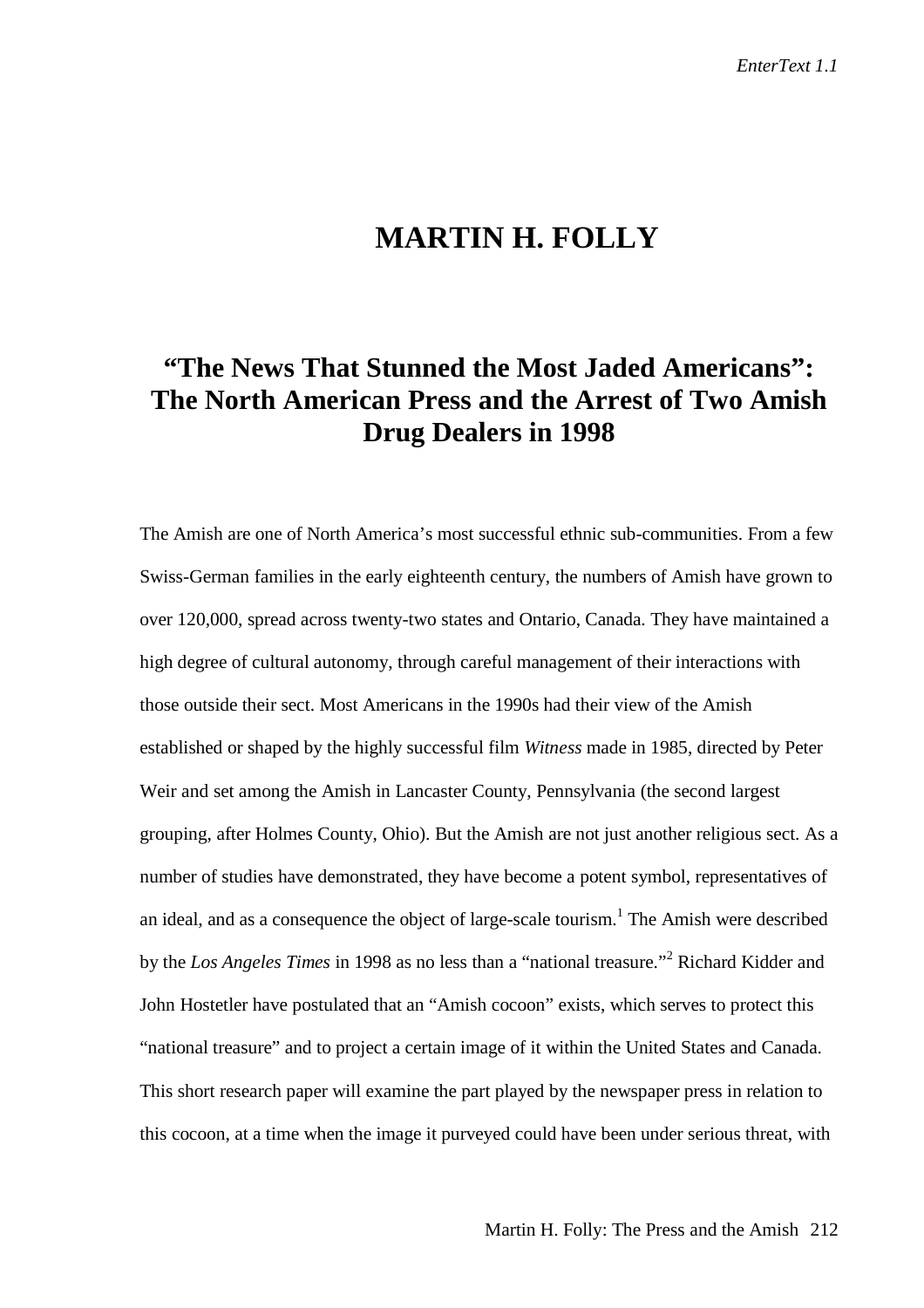the arrest in June 1998 of two Amish men in Lancaster County for dealing drugs to members of their community.

The Amish form a counter-culture that rejects certain American core values, such as individualism, and they live in a rigidly patriarchal society, yet outside academic circles they are most often discussed in terms of the lessons they offer to American culture and society. The Amish have not always been regarded in such a light. Earlier in the twentieth century their passive resistance against the encroachments of the state, such as the refusal to send children to public schools, or to serve in the military, aroused resentment.<sup>4</sup> They still attract some local hostility, most often manifested in attacks by young males on Amish buggies. However, the Amish now have many defenders, and to criticise them is to incur wrath at the very idea of finding anything wrong with these quiet, self-sufficient people.<sup>5</sup> A favourable image of the Amish is purveyed by the combination of a number of different interest groups. Kidder and Hostetler see this protective cocoon to be made up of several groups with different reasons for their interest: co-religionists like the less conservative Mennonites, sympathisers, including some academics, organised in the National Committee for Amish Religious Freedom (a highly effective legal lobby group), and the bundle of economic interests connected with the tourism industry in the areas where the Amish live. These groups act as gatekeepers for the Amish reputation.<sup>6</sup> The Amish themselves are not included in this grouping. Their guiding philosophy is separation from the rest of the world. Their suppporters claim the Amish have no interest in protecting their reputation. However, some scholars have suggested that they are concerned at how they appear to the outside world – their hostile reaction to *Witness* tends to confirm this – and furthermore some Amish businessmen and craftsmen are prospering as a result of the fascination for Amish crafts such as furniture, leather harnesses and quilts.<sup>7</sup> They do not, though, play an active part in the propagation of their image to "the English" (as they call outsiders) in literature, tourist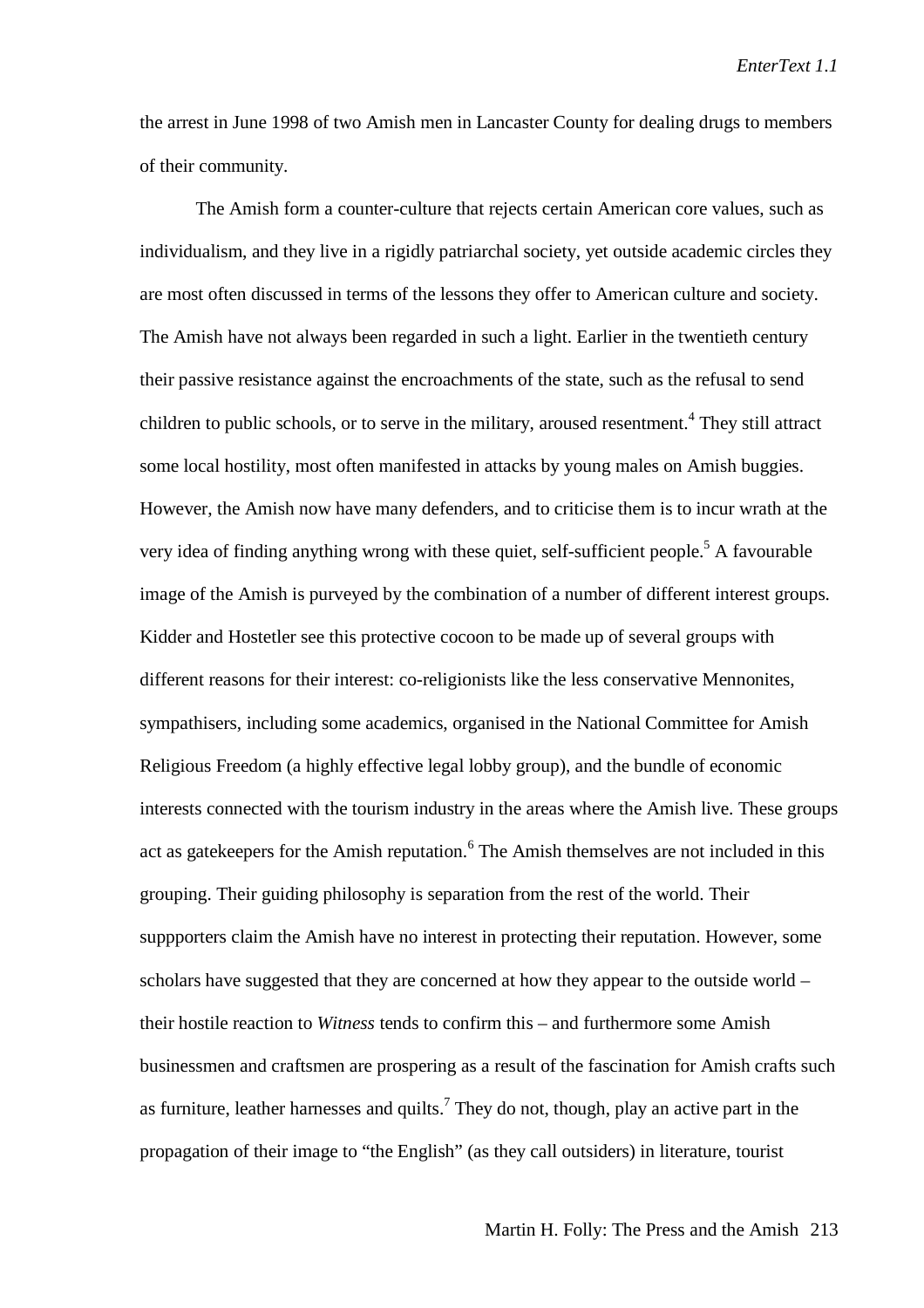information material or the like. That is frequently done by Mennonites. Their interest in marketing their products – and the market is sustained by tourism – means they are implicated in the maintenance of the image, even if at the same time the Amish community as a whole claims to be uninterested in tourists.

The activities of the members of the cocoon are abetted by a phenomenon noted by Dachang Cong. Both left and right in the US have found admirable qualities in the Amish. For the left of centre, their refusal to serve in Vietnam may have been the turning point. Since then, their farming methods, which involve little modern machinery or chemical fertilisers, have attracted admiration as environmentally friendly, and their lifestyle as holistic.<sup>8</sup> They are neither active in, nor dependent on, large-scale capitalism. For many, their presence testifies to the religious tolerance in the American constitution. They represent an ethnic minority that has successfully maintained its identity against the pressures of assimilation.

At the other end of the political spectrum, there are plenty of reasons why President George Bush made a high-publicity visit to the Lancaster County Amish in 1989. To the Republican right, they represent rugged independence from government (it is interesting how their anti-individualism is conveniently screened out). They are also a fine exemplar of traditional family values, and particularly of the extended family which looks after its elderly and the infirm without calling on Social Security. They are firmly anti-abortion.<sup>9</sup>

Before 1998, the common assumption, encouraged by tourism promoters and not contested by academic studies, was that the Amish were remarkably free of crime. In general, as Cong has noted, it had come to seem to many that the Amish had avoided the problems of contemporary American society: violence, abuse, dysfunctional families, welfare dependence, and, in particular, crime and drugs. They seemed to offer an example of a model minority, of a small-scale, well-managed community able to generate collective actions and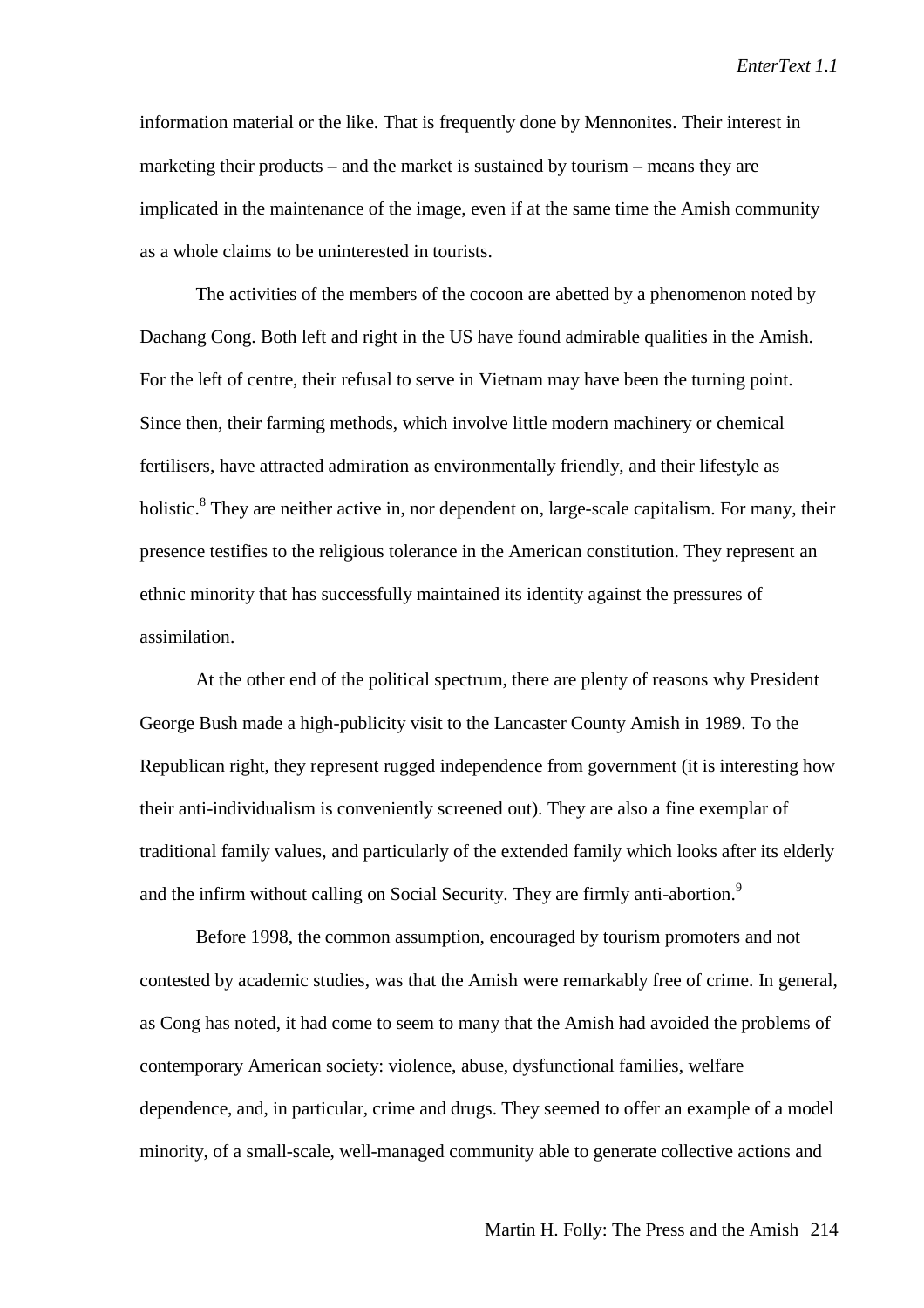thereby solve their problems. The more prominently problems of crime and alienation appear to Americans, the easier it is for supporters of the Amish to present them as a model community of wholesome living and traditional virtues.<sup>10</sup>

Interest has broadened more recently, onto their handmade crafts and organic foods (there is an Amish market in New York City now, serving middle-class urbanites), and on the success of their business practices (while opposed to running large businesses, the Amish are not anti-capitalist as such, though the individual is not supposed to put his interests above those of the community). Articles in *Forbes*, *American Enterprise* and *Inc* praised their acumen, as archetypal small businessmen, free from subsidy – and extended their eulogies to encompass discussion of the culture and lifestyle which produced such qualities. *American Enterprise's* article entitled "Plain Independent: What the Amish Can Teach Other Americans About Reducing Reliance on Government" is a good example of the way certain Amish values are cited as exemplars.<sup>11</sup>

An important element in the maintenance of a positive image of the Amish is the element of nostalgia. Their plain and archaic-looking form of dress, and their rejection of many items of modern technology, and especially their usage of horses, is seductively attractive.<sup>12</sup> Moreover, they have a stricture against photography of individuals that has meant that interest in their community is catered for by a genre of presentation that celebrates in lyrical form the beauty of their environment. An environment produced, it is said by the producers of "Amish Country" calendars, picture books and the like, by the simplicity and wholesome nature of their lifestyle. The Amish cocoon is particularly evident in the construction of a "seductive narrative" around the Amish. Marc Olshan notes of the ideology behind this narrative woven around the Amish, "Whether this lost world of rural virtue ever existed makes little difference. It serves as a conceptual Brigadoon of industrious, moral, community-minded people not yet infected with the virus of modernity."13 There is now a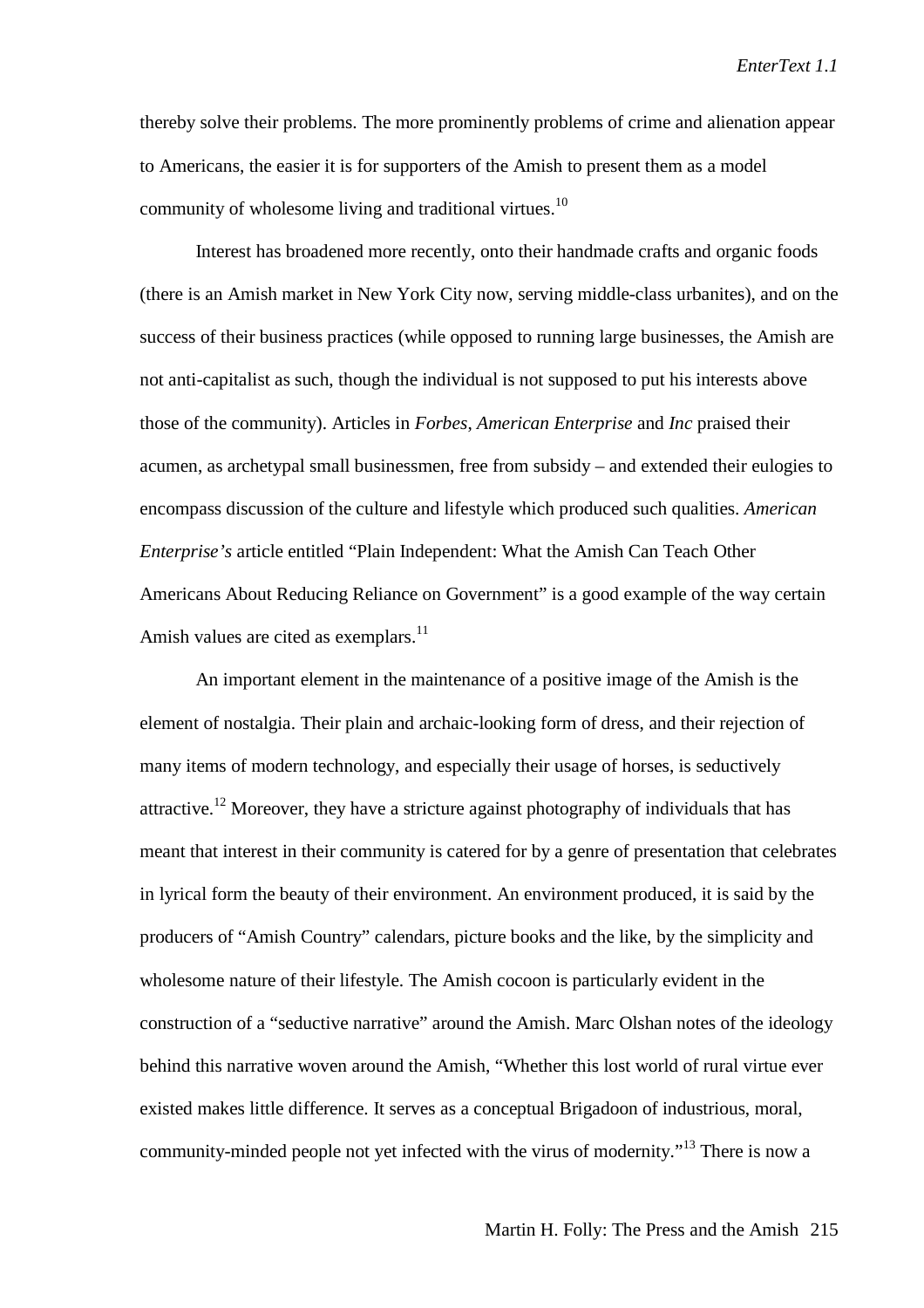plethora of books and articles with titles such as "What we can learn from the Amish," or "Should we live like the Amish?" One such exemplary text is Ruth Hoover Seitz's *Amish Values: Wisdom That Works*, which contains the memorable phrase, 'life is simpler with no choice of hair style or length" – the theme is that simplicity brings order and conformity, which is desirable.<sup>14</sup> Lavishly illustrated books on the Amish lifestyle are ubiquitous. They focus on "Amish Country," a rural idyll, buggies and horses, quilts. In Carol Highsmith's book, *The Amish. A Photographic Tour*, she writes: "Life in rural Amish country is picturepostcard neat, efficiently organised and severely peaceful. The toil is hard but satisfying, and support is everywhere."<sup>15</sup> Hard work and order, such literature implies, are the preconditions for serenity and harmony.

Such images reinforce the lyrical, pastoral depictions of Lancaster County and Amish farming in *Witness*. They entice millions each year to visit the various Amish areas: notably in Ohio, Indiana and Pennsylvania. Lancaster County, being so close to large eastern population centres attracts five million tourists a year. Tourists are drawn by the idea of "Plain People," lured by advertisements suggesting "stepping back into a simpler time." At *The People's Place* in Intercourse, Pennsylvania, visitors are encouraged by those who would interpret the Amish to them (the *People's Place* is a classic manifestation of the cocoon in action, being staffed partly by Mennonites and a gateway to commercial enterprises) to "Invite the stillness into your spirits," and are told, "if we are lucky, we Americans, so severely handicapped by our harried lives, might learn a thing or two about peaceful living from God's people."16

The validity of this widely propagated image was put to the test in June 1998. Unsuspected aspects of this idealised community were revealed with the arrests of two young Amishmen, Abner Stoltzfus and Abner King Stoltzfus, for dealing in cocaine and methamphetamine ("crank") to Amish youth groups. National newspapers sent large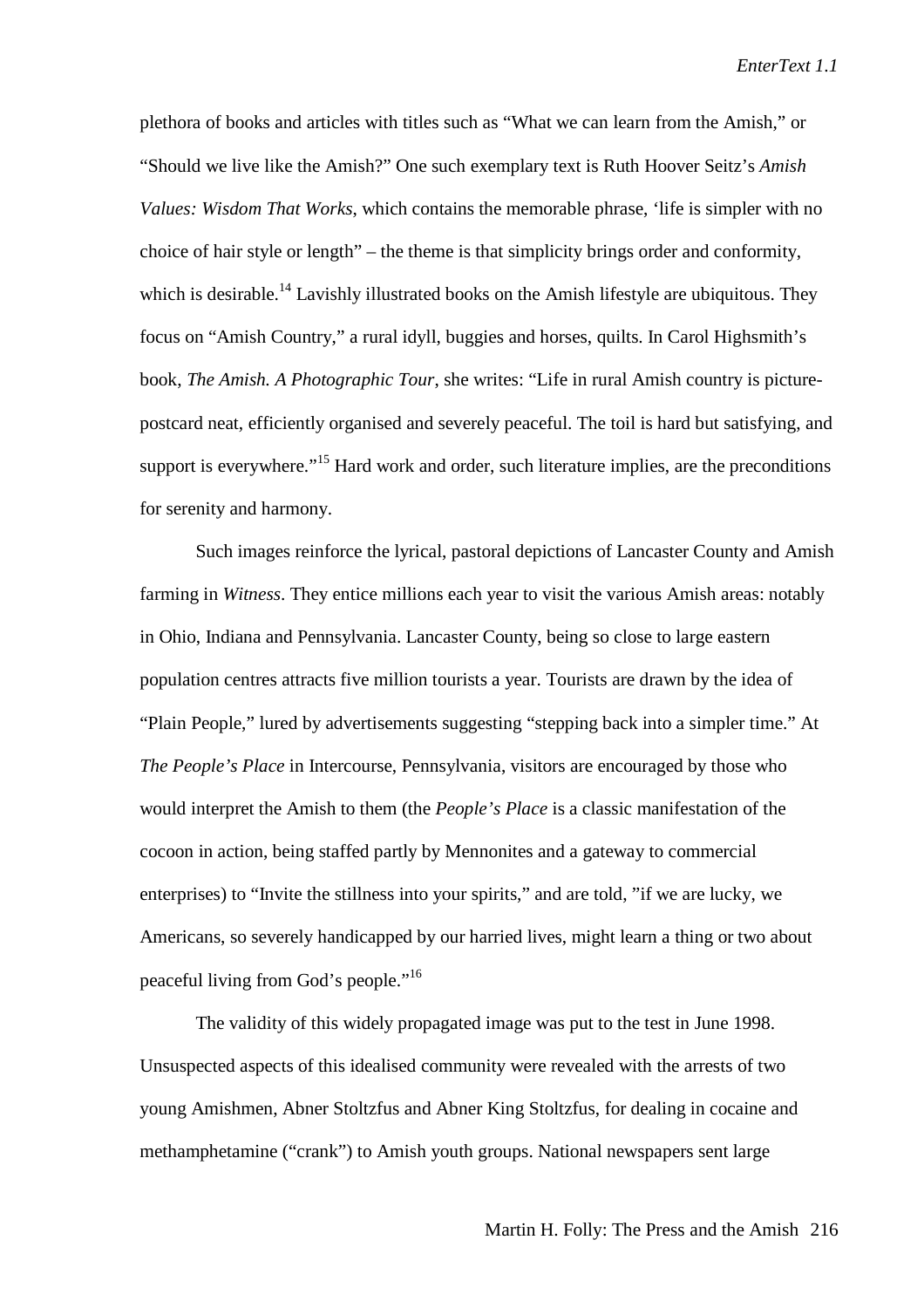numbers of journalists to Lancaster County, attracted by the juxtaposition of the romantic image purveyed in places like *The People's Place*, and the sordid world of drug-dealing, and in particular by the association of Amishmen with a biker gang called the Pagans, who supplied the drugs. They searched for information on aspects of the community that were previously unknown to all but locals and experts: the teen rite-of-passage called *rumschpringes*, and the fact that a significant number of Amish men earned their living away from the farms with which the Amish were so strongly identified.<sup>17</sup> Academic experts like Donald Kraybill and Daniel Lee were consulted for insights on these specific issues – but the terms in which both Amish culture and the drugs case itself were described owed more to the prevailing images purveyed to tourists by the active Amish cocoon. By reiterating many of the assumptions in these images, rather than taking the opportunity to explore the foundations of Amish life, the press effectively located themselves as part of the Amish cocoon, and the tone and nature of their reportage of the case served to reinforce, strengthen and confirm the terms in which the other parts of the "cocoon" had endeavoured to depict the Amish to the rest of North America. Even while aware of the nature of the "seductive narrative," newspapers preferred to stay at the level of popular understanding and interest (technology and dress styles, for instance), rather than delve into arcane theological issues.

The tone of reportage varied little across the United States and Canada, though naturally that from Pennsylvania showed more depth and nuance, as editors could assume a certain level of knowledge in their readership. Elsewhere, it was felt necessary to preface early reports with an introduction to the Amish, the language of which is very suggestive of the terms of the present cultural narrative on the Amish in American culture. While revelations about the freedom of Amish youth to drink and party were new and shocking when put against the established image, the terms in which the Amish were portrayed were entirely conventional. For their readers, newspapers identified the Amish with reference to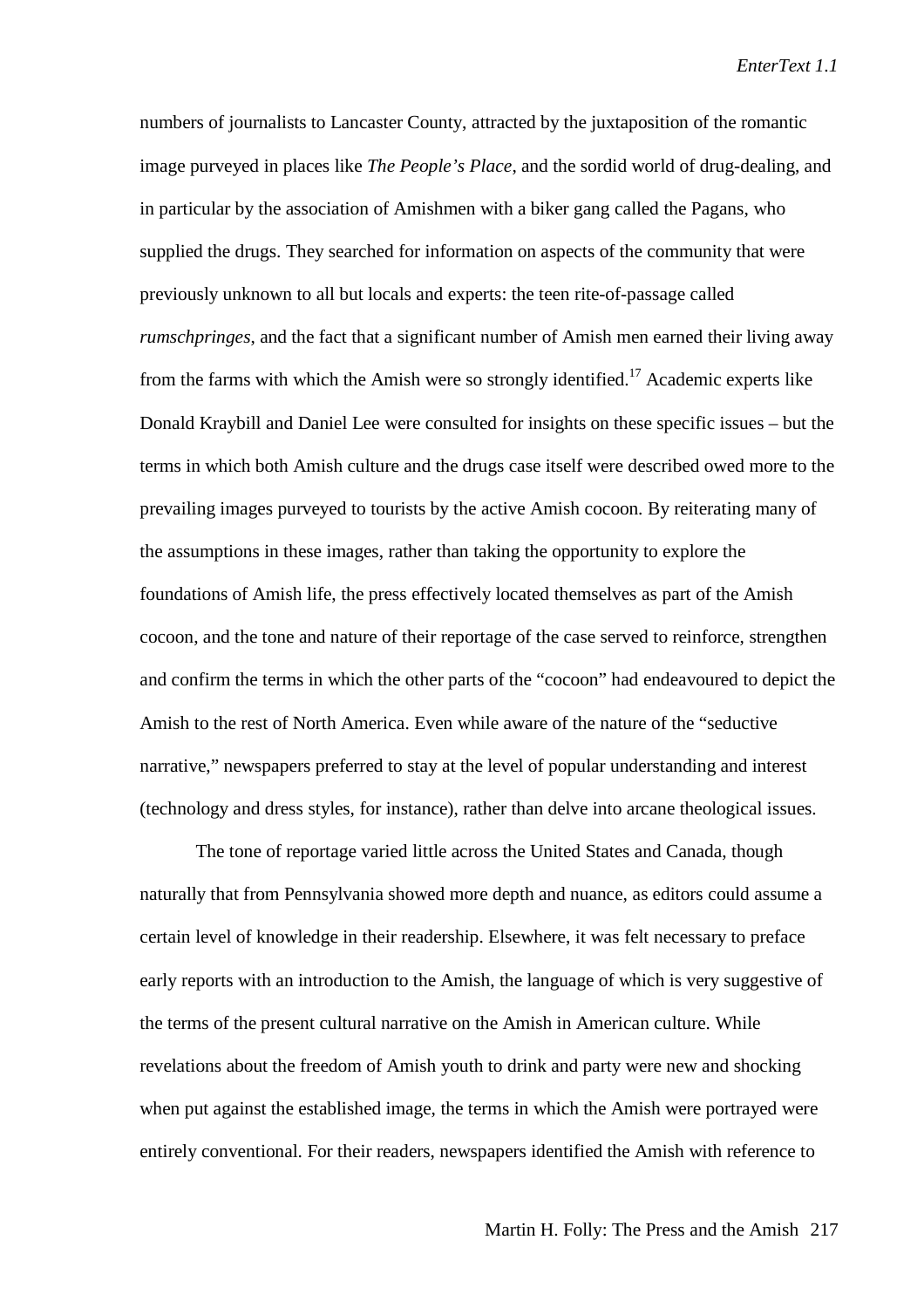*Witness* (which was regarded as prescient in its depiction of the encroachments of outside society). The primary identifier of the Amish, the defining aspect of their culture in all reports, was their technological denial. The first focus in newspapers was always on Amish attitudes to technology, and the archaic nature of their dress. These outward and obvious manifestations of their uniqueness are what bulked large. This was summed up in the standard identifying statement that they "eschew automobiles, electricity, computers, fancy clothes and other modern conveniences."18 The *Montreal Gazette* claimed that they shun as sinful post-seventeenth-century innovations, from cars and plumbing to electricity and television.19 The *Washington Post* described them as using not only no electricity, but no plumbing either, and the *Las Vegas Review Journal* added that they do not use running water.<sup>20</sup> Unsurprisingly the use of horse-drawn buggies was a universal identifier. The *Ottawa Citizen* summarised the community's main characteristics thus: "the Amish isolate themselves from the outside world and shun modern conveniences. They dress in plain, black clothes and ride horse drawn buggies."<sup>21</sup> Having set up the Amish with reference to the very characteristics that attracted people, to a large extent it made it unlikely that the press was then going to depict the community in a hostile way in connection with the new revelation that they were not as perfect as people had been led to believe.

With regard to clothing, the lack of zippers attracted much more notice than the limitations on the use of buttons. Some suggested they only wear black, and harped on the men's suspenders, others conceded the use of plain colours. The men's wide-brim hats gained more notice than the women's prayer caps, possibly because of associations with images of the Old West. The costume was customarily described as "quaint" – a description sanctified by *Witness* – and identified as traditional, though with a range of dates given as to when it originated.<sup>22</sup> There was a certain confusion in accounts as to whether it was worn out of attachment to tradition, to keeping things as they were, or through a rejection of things not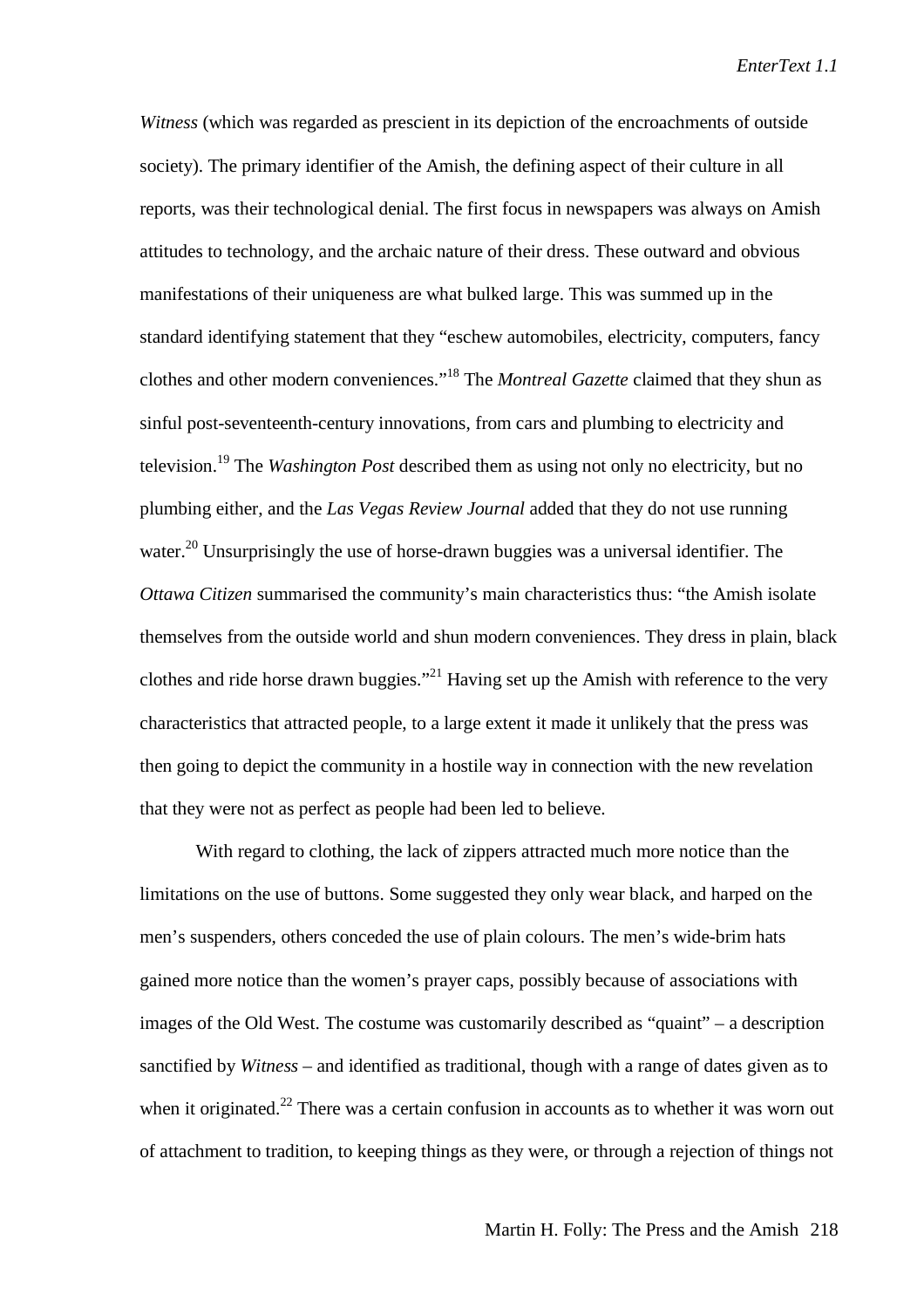mentioned in the bible. Thus The *New Yorker* declared that the Old Order Amish "consider the use of tractors, electricity and even zippers violations before God." They strive to be separate, and to be "without spot or blemish."<sup>23</sup>

This explanation of the reasons behind the Amish attitudes to dress and to technology was at odds with what academic studies have described. The *Ordnung* – the unwritten rules each community has that govern lifestyle issues – is not shaped simply around biblical fundamentalism. The intent is to preserve the cohesion of the community. Biblical precepts are certainly the guide, but more directly influential is the concern for *Gelassenheit* (humility, obedience, submission). The plain clothing is to avoid the sin of pride and to maintain community values over individual advancement. Items of technology are accepted or rejected with regard to whether it is felt they will alter the relationship of the individual to the community, threaten family life, or deprive members of the opportunity for worthwhile work. While the details differ between communities, it is a central concern to reduce dependence on the outside world: hence the rejection of mains electricity or piped-in water. $^{24}$ 

Few newspaper reports made any effort to explain these issues to their readers. The explanation of these characteristics, if any was made (often it was not) tended to be simplistic and based on a stereotyping of the community's beliefs. The driving concern for plainness, humility and the avoidance of the exaltation of the individual over the community was rarely identified, so there was little explanation of the "selective adaptation" involved in the technology choices, of who makes the choice and on what grounds, though the *Atlanta Journal and Constitution* acknowledged the "curiously selective rejection of modern technology."25 The implication tended to be that individual families make their choices based on their reading of the bible. The *Los Angeles Times* stated directly that they reject anything not mentioned in the bible. $^{26}$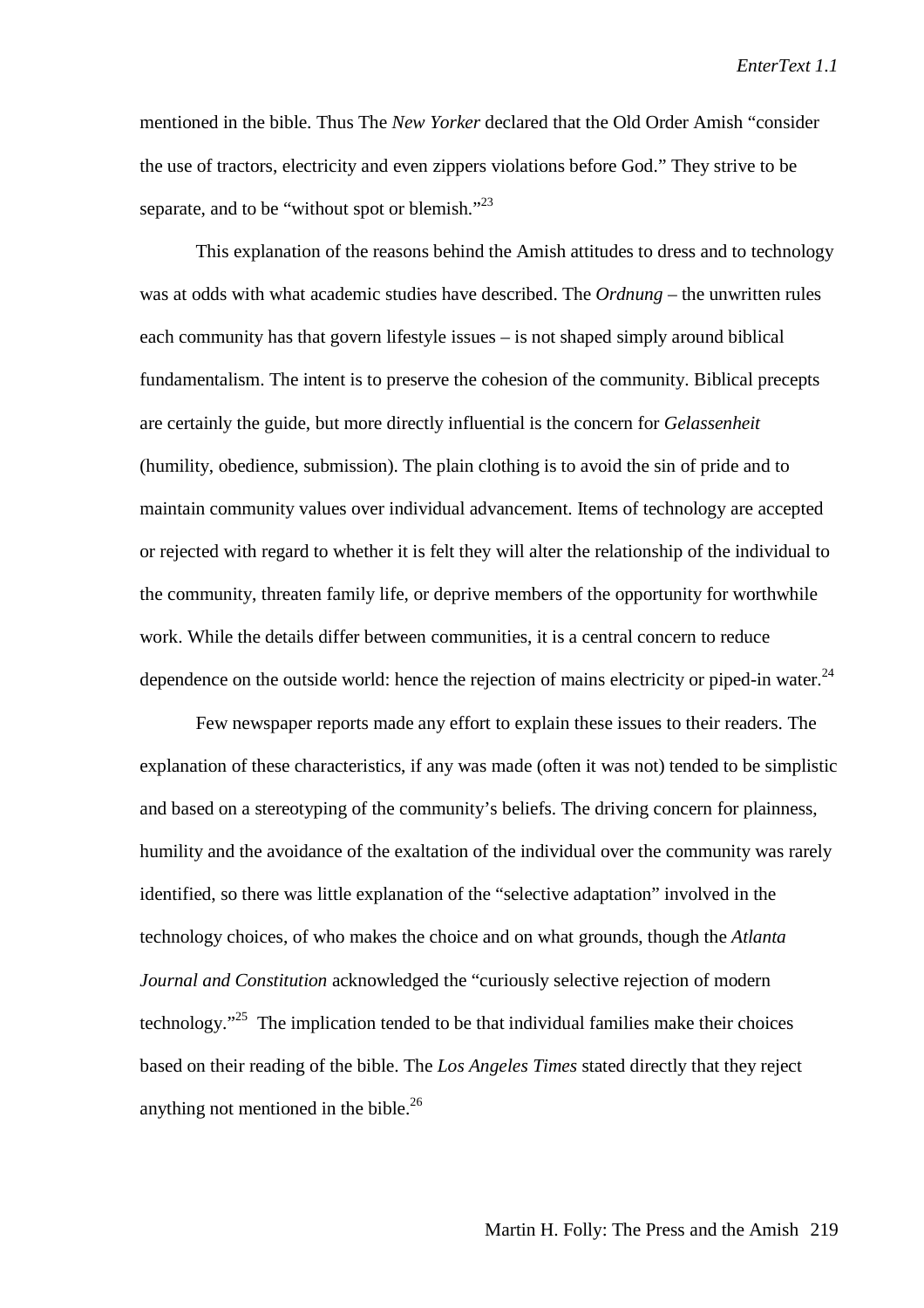Thus, to the newspapers, as in the tourist literature of Lancaster County, Amish culture is presented as "quaint" (because their dress is quaint) – and since it appeared to be based on ascetic self-denial, a "good." All these accounts confirm John W. Friesen's point that as an ideal folk society, their unique cultural covering distracts attention from their belief system and the actual nature of the community.<sup>27</sup> Some newspapers got some way towards explaining the complexities. The *San Diego Union-Tribune* glossed over much of the ideology of the community, but did recognise that the Amish do use electricity and running water – but what they do not want is to be connected to an external system, nor do they want the ease and convenience such systems bring.<sup>28</sup> The press, however, tended to explain these attitudes in terms of a creed of puritan self-denial and hostility to material or physical pleasures – indeed to any pleasures, framing Amish beliefs in terms that are familiar to Americans as descriptors of the historical New England Puritans. Thus, although recognising that the Amish do not eschew all technology, the *Los Angeles Times* saw the reasons determining selection to be ascetic: the Amish are, it stated, a strict, "but increasingly threatened culture in which people abstain from material pleasures and adhere to a spartan life of decency and faith."29 The Minneapolis *Star Tribune* similarly described their lifestyle as "spartan," and claimed that they "abstain from material pleasures."<sup>30</sup> Thus, it is said they seek to avoid temptation – so the lack of technology is motivated by self-denial and asceticism. By contrast, Donald Kraybill shows that the Amish enjoy all sorts of material pleasures, including eating and smoking and certain leisure activities. A concentration on self-denial would seem to them like spritual pride. $31$ 

The *New York Times* summarised the juxtaposition of nostalgia for the old and modern concepts in describing the Amish thus:

they work as farmers, craftsmen and small business-owners who have raised families under the strictures of their church and the quaint ways of a bygone era: at home, they eschew basic conveniences like electricity; travelling they ride in horse-drawn buggies. In many ways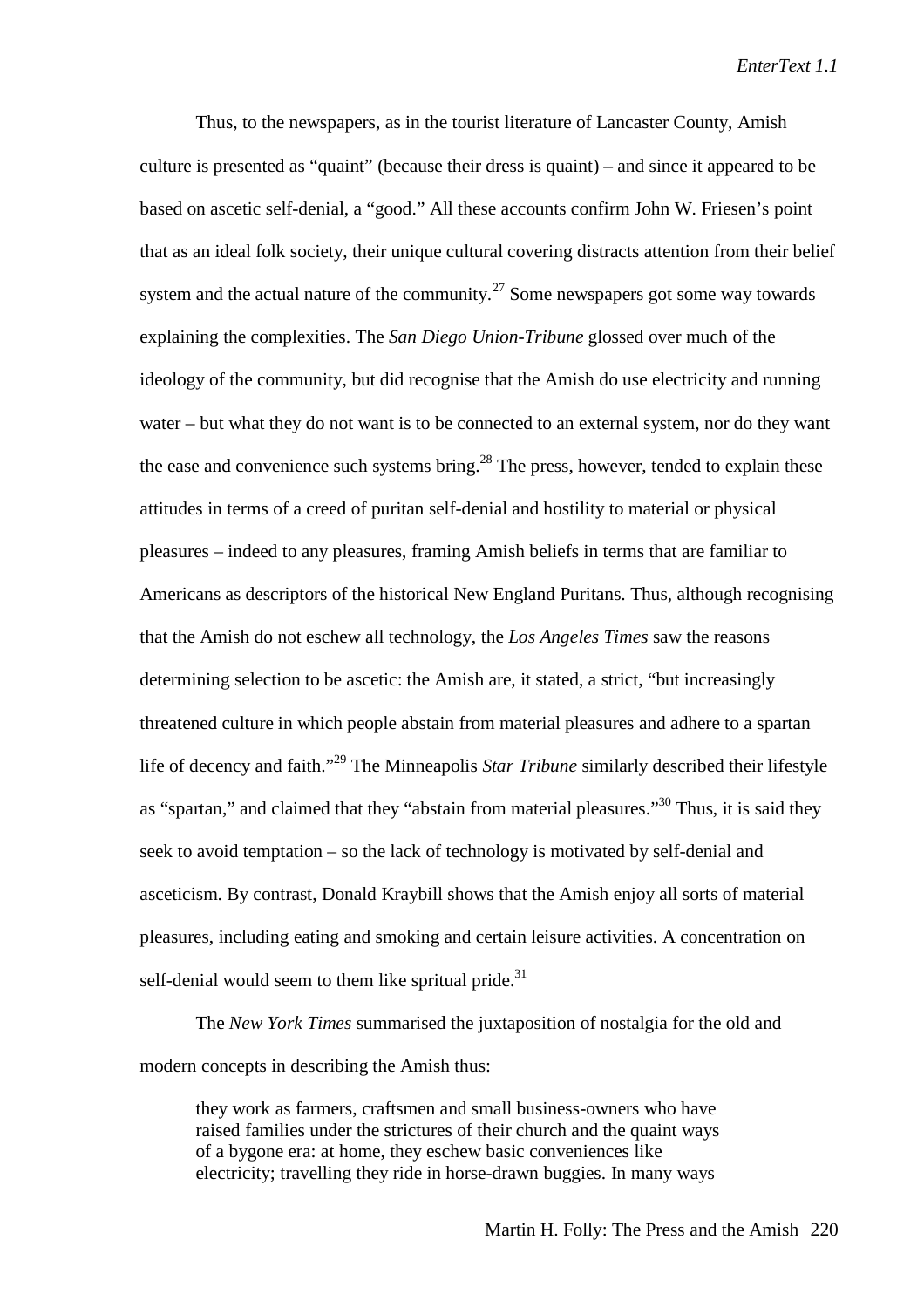they have been poster people for all that America cherishes: strong family values, accountability, responsibility, a deep faith in God. $3<sup>3</sup>$ 

On this basis, the drugs arrests were jolting because as the *Los Angeles Times* put it, "many Americans regard the Amish as something of a national treasure, a plain-living, hardworking and God-fearing people who eschew such luxuries as cars, electricity and colourful clothing in favour of family and faith."<sup>33</sup> While some of the brief accounts of Amish history that the papers gave mentioned that their founder, Jacob Amman, was responding to what he saw as excessive liberality, there was no exploration of the guiding Amish philosophy.<sup>34</sup> Shunning was occasionally referred to, but barely explained. The power-structure in the community, and the basis on which the *Ordnung* is laid out, governing every aspect of the community's life, two distinctive features, were never discussed, whence the confusion over the origins of the selectivity regarding technology. As an example of how this works, pushscooters are permitted where bicycles are not because it is not possible to go very far on a scooter, and thereby threaten family and community life. Such decisions are made with reference to the internal cohesion of the community, the vehicle by which Amish values are maintained, not as a consequence of any biblical fundamentalism, nor because of a severe doctrine of denial of pleasure. The Amish do have their enjoyments. Their leisure activities are designed, however, to be productive and communal, and the guiding principle is *Gelassenheit*, humility and deference to the good of the community.<sup>35</sup> The failure of the press, like the tourist and exemplary literature, to explore the nature of Amish beliefs was revealed by those papers that reported the views of some New Order Amish and Amish Mennonites, who put the drugs problems down to the preoccupation that they alleged the Amish have with outward appearances – with the lifestyle issues that preoccupy "the English" about them – rather than inner morality. The Amish Mennonites, for instance, have a more diversified dress code and permit ownership of automobiles, while keeping a closer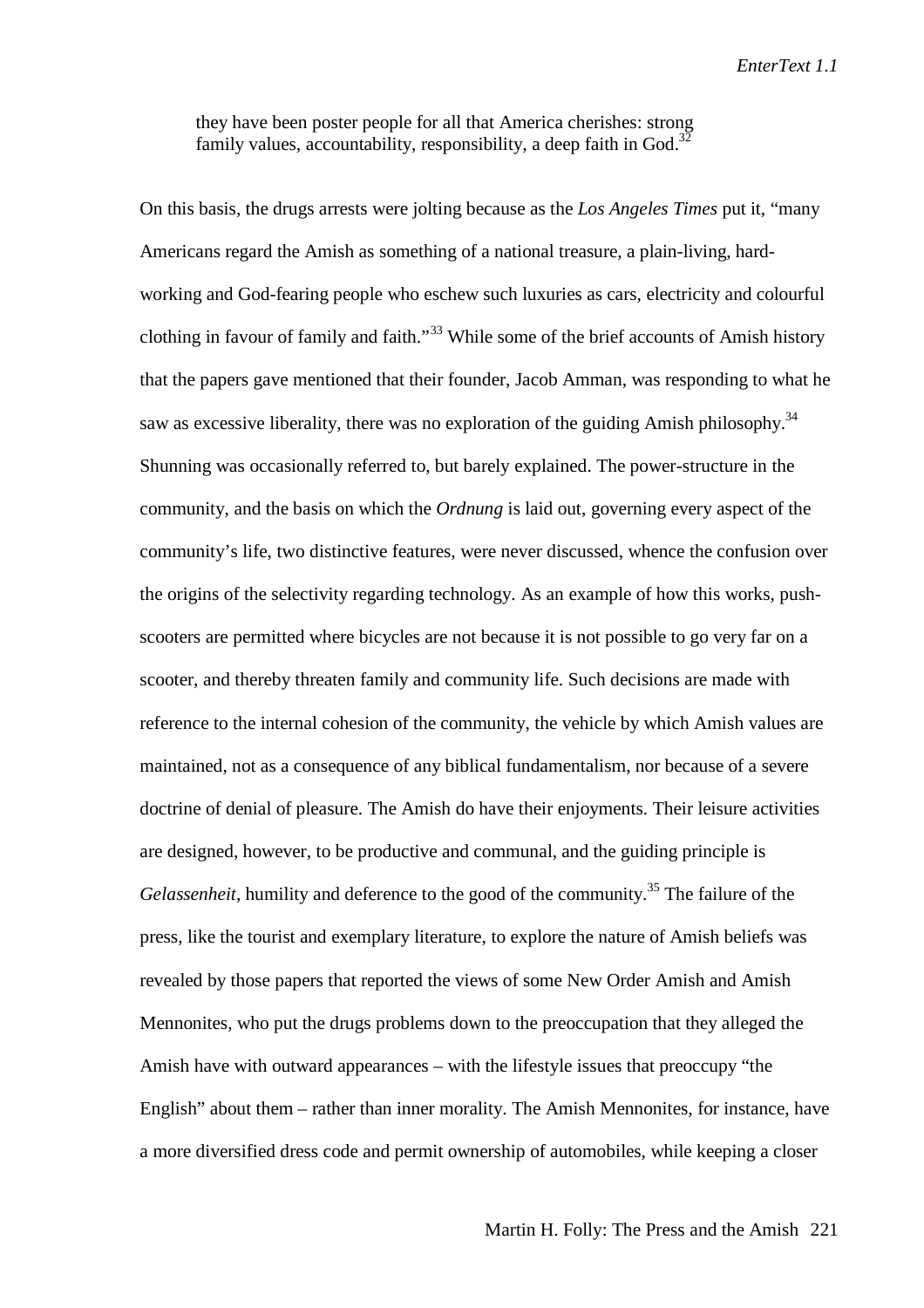watch on their teenagers than the drugs case showed was the practice with the Old Order Amish.<sup>36</sup> By reporting such comments without rebutting them, the press tended to keep the focus where it had always been fixed, on the "quaint" cultural practices of the Amish.

The big "discovery" for the wider population of North America – if it can be said to be represented by the surprise voiced by reporters – was the Amish practice of *rumschpringes* – usually translated in academic studies as "running around time," but more often referred to in the press as "time out," and occasionally also as a "sowing of wild oats."<sup>37</sup> Accounts of this rite-of-passage period described it as designed to give Amish youth a taste of the temptations of the world. Their parents are said to turn a blind eye to the drinking and to the driving of cars.<sup>38</sup> The major studies of the Amish, by Donald Kraybill and John Hostetler do discuss this phenomenon, and concede that the large "gangs" the young Amish form to promote socialisation and find a marriage partner, often also involve wild parties, called "hoedowns."39 Most of the informational books and leaflets available to tourists do not mention this at all. The film *Jacob's Choice*, one of the highlights of the tourist experience in Lancaster County, though it was not, of course, made by the Amish, focuses on the choice of a young Amish man, who drives a car, whether to join the church by taking baptism, or to follow a "modern" path and leave – but it gives no indication that Amish youth, at this period in their lives, are virtually required to join a gang; even at this time, their experience is to be communal, not individual. It certainly does not mention indulgence in alcohol.<sup>40</sup> Kraybill and Hostetler have little to say on the subject, principally pointing out that an Amish concern for non-coercion inhibits parents from exercising discipline over their teenage children, as technically they are not members of the church (since they do practice discipline on younger children and on dissident members of their group, this explanation is somewhat disingenuous).<sup>41</sup> No-one had given any hint that there was a real problem. Yet the case threw up plenty of evidence from law enforcement officials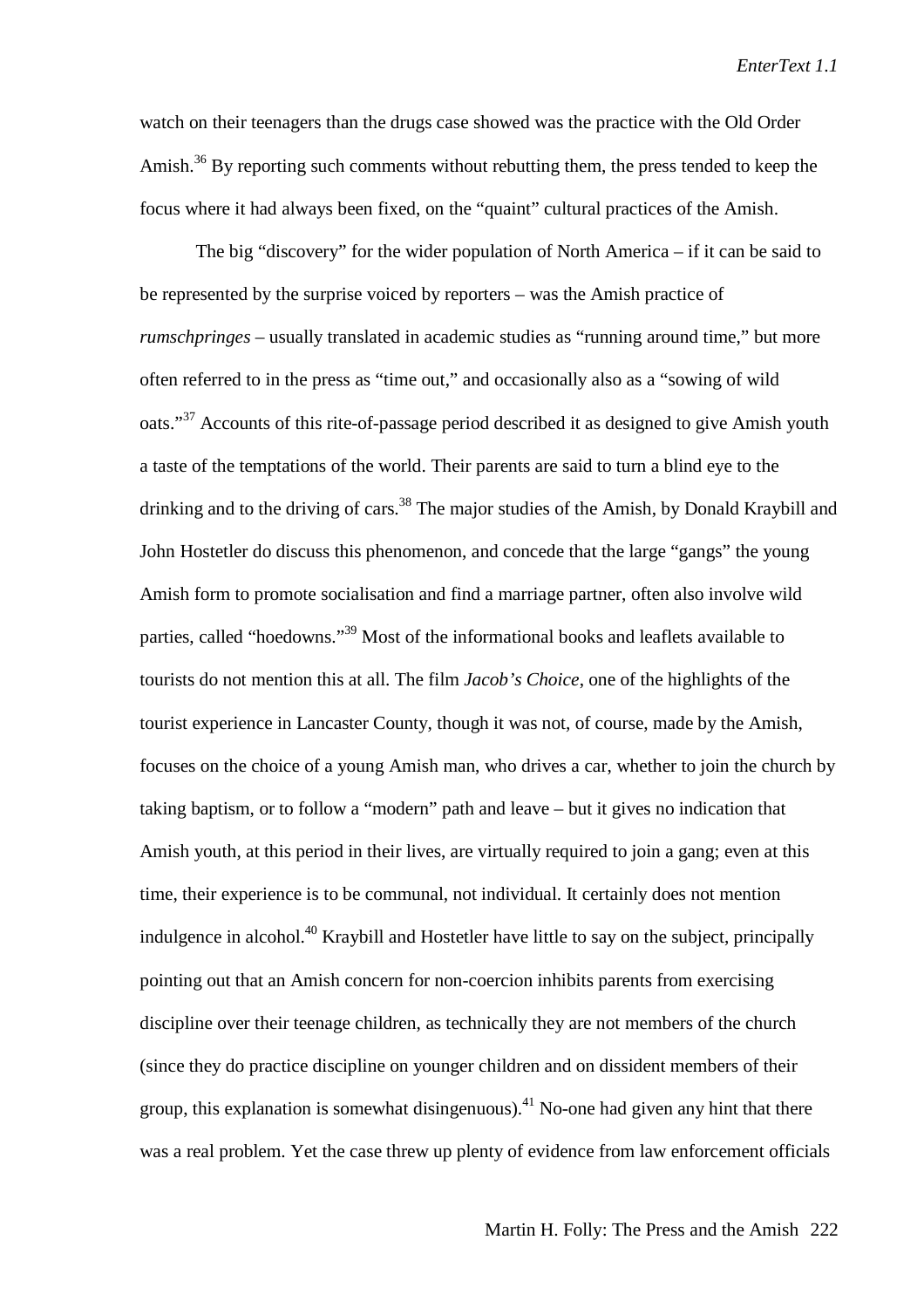and locals that members of the wilder gangs, such as the Crickets and the Antiques, were often causing trouble with their rowdy youthful high spirits. Until the FBI swooped, the Amish cocoon operated to hide most of this from the outside world, though locals were well aware of it. The Amish themselves dealt with such matters internally, and very successfully hid the fact that in addition to alcohol, there had been problems with marijuana for years, and in the last decade with cocaine as well. Thus it came as a shock when the two Stoltzfuses were arrested, and it was revealed not only that they were users (one was said to be a recovering addict), but that they had been dealing to Amish young people since 1993.<sup>42</sup>

While it would have been possible to argue that the Amish brought it on themselves by failing to engage with the issue of teenage behaviour, the overwhelming tone was not one of censure. It was one of regret at lost innocence – which of course was built on the very strong and unshakeable assumption of Amish innocence. It is rare nowadays for the press (or the law) to excuse an ethnic community in which drug trafficking is revealed with the argument that wider society is to blame. It is a measure of the strength of the position of the Amish as an ideal folk society – and of the felt need for such an ideal – that it now happened for them. Commentators were quick to point out that the seminal *Witness* had been framed around the dangers to the Amish of the corrupt and violent outside world. The clear villain of this piece – more even than the Pagans – was mainstream America. It was the encroachments of modern society that were seen to be the root cause. All Americans were therefore implicated, and the Amish were the injured party. It was the urban sprawl and development in Lancaster County (and, it was pointed out, elsewhere where the Amish lived) that had forced so many of them (over fifty per cent in Lancaster County) to work in non-farming occupations. It was as a consequence of these reconfigurations in Amish life that they came into corrupting contact with "temptation."43 The Stoltzfuses met the Pagans when working as roofers. The community was depicted as endangered by these outside forces, not by any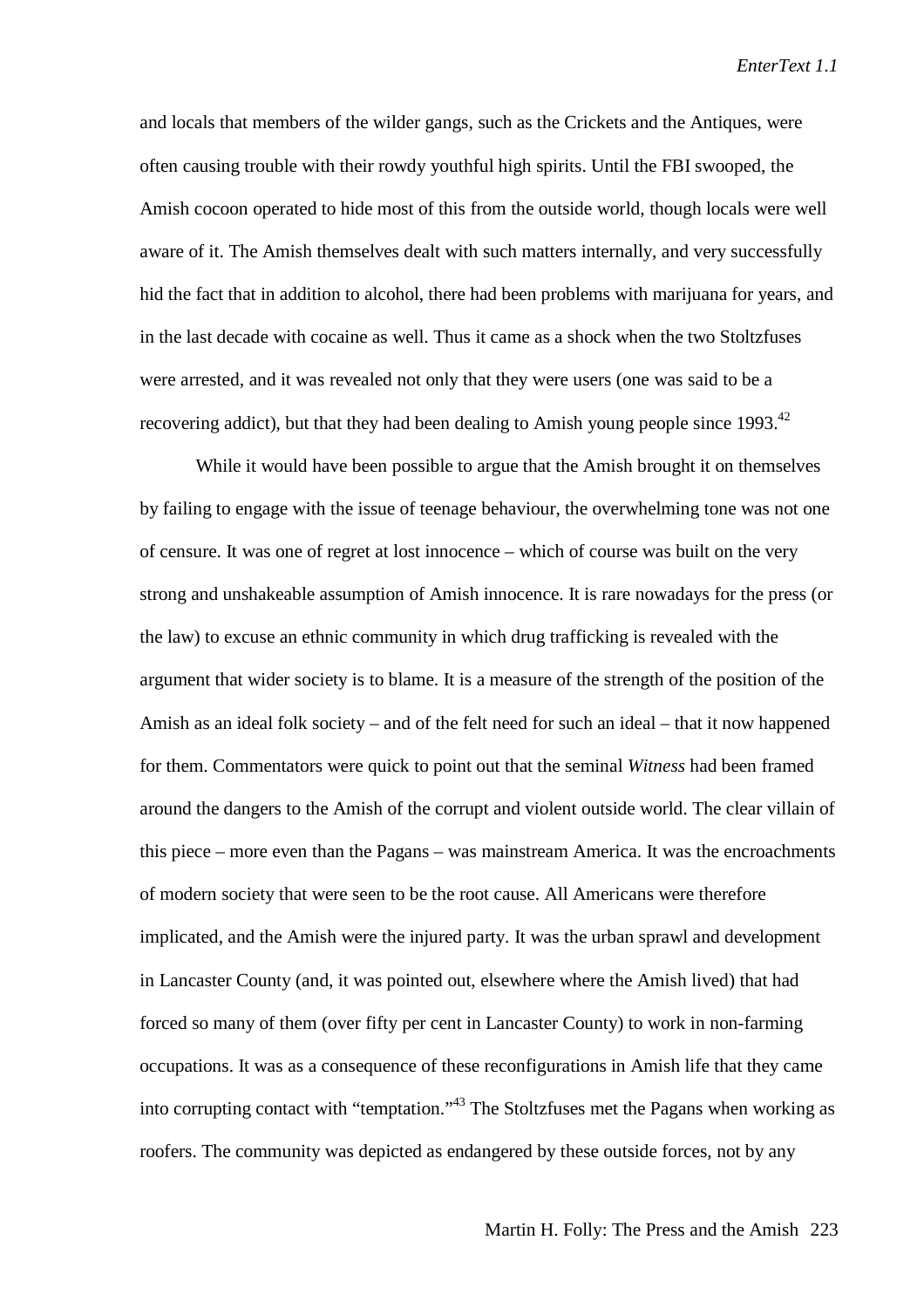internal problems. Newspapers endorsed the view of Federal prosecutors themselves that the Stoltzfuses were deluded innocents, while at the same time reporting that they had been dealing drugs to Amish youth gangs for five years.<sup>44</sup> There was generally a deep tone of regret in the press coverage right around the country. *USA Today* stated that the news "stunned the most jaded Americans."<sup>45</sup> The feeling was that outside society had let itself down, that it had contaminated these innocents, repositories of so many national values lost elsewhere. America had, it seemed, tarnished its "national treasure." The idealisation remained intact, impervious to awkward facts, such as the comment by more than one Amishman that such problems had existed in their community for twenty-five years. A number of Amish pointed out to reporters that they never claimed to be perfect, and that they had problems like anyone else.<sup>46</sup> This is not an attitude which has been widely disseminated by those who have been the gatekeepers of the Amish standing in American culture. What the press coverage of the drugs case demonstrated was that when faced with evidence that all was not right within this idealised community, the newpapers swung into line with those gatekeepers. While they had, by their investigations, and impelled by such a newsworthy story, brought into general public view some some previously untold aspects of the Amish, the conclusions they drew strengthened the position of the Amish as a "national treasure" by emphasising for all to see the dangers they faced from mainstream America as they sought to maintain their idyllic, harmonious world. The courts concurred. Even the prosecution voiced regret, and the judge gave the Stotzfuses a sentence of just a year in gaol, when they might normally have expected at least four. A plea bargain was arranged, undoubtedly influenced by the Amishmen's statement of repentance and their intention to join the Amish church, as well as their cooperation with authorities.<sup>47</sup>

In spite, therefore, of the shock of the drugs case, the image of the Amish remains resilient, aided in no small part by the angle taken by the American press, with the exception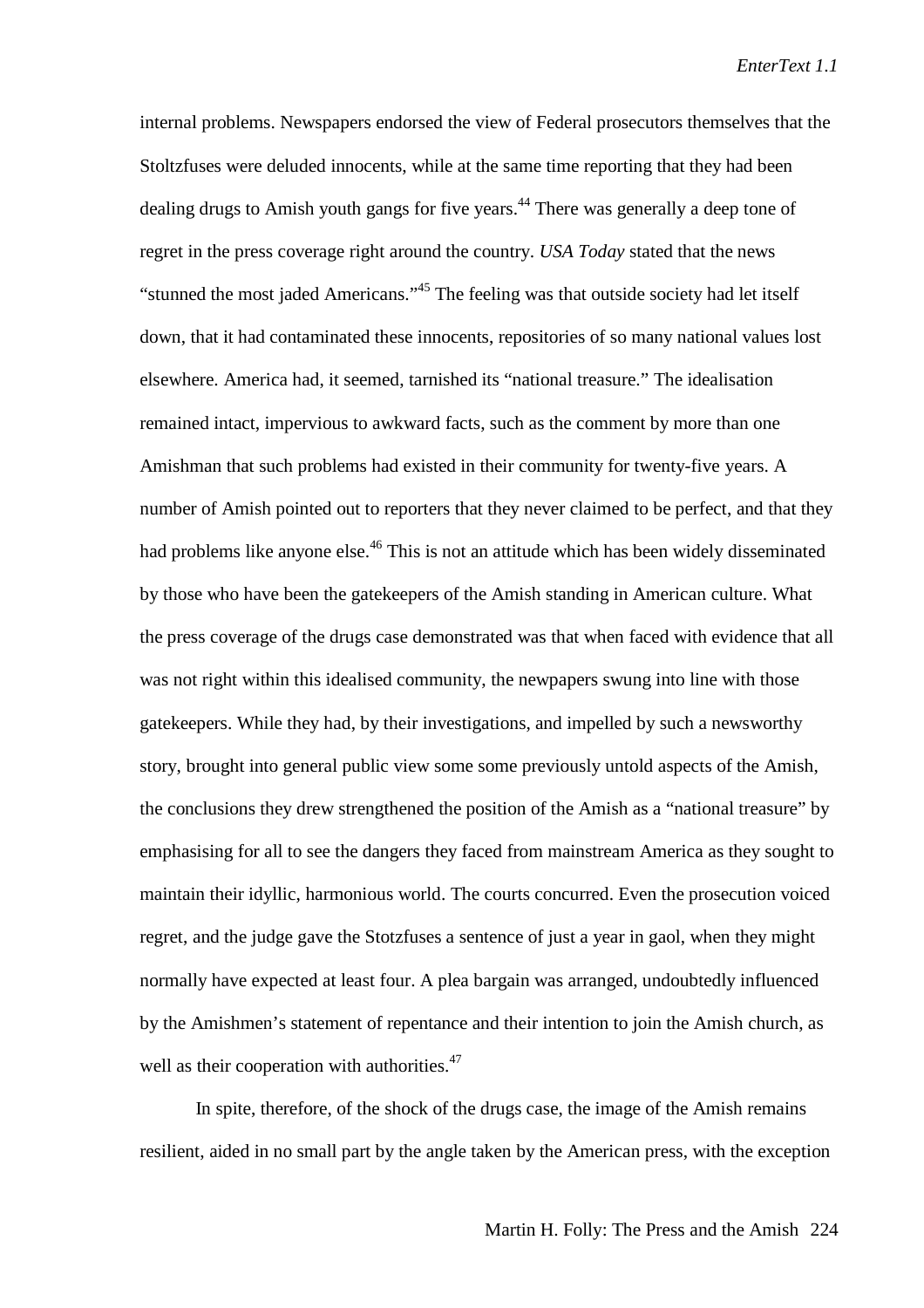only of a few satirists.<sup>48</sup> The problems in paradise are now, however, better known – and it may be that the door has been opened to a more realistic appraisal of Amish society. Signs of this can be seen in reporting of teenage drinking and "sowing of wild oats" and recognition of the existence of occasional violent crime in the community. A women's fashion magazine, *Glamour,* felt able in August 1999 to print a story on the repression of women in the Amish community – a missing part of the narrative to this point.<sup>49</sup> On the other hand, during 1999, envious eyes were cast on them as being free of Y2K worries, and newspapers reported a run on purchases of Amish-produced or Amish-style products in anticipation of technological meltdown. For many people, Y2K highlighted American over-dependence on technology, and the fascination with the apparent Amish rejection of technology was not only increased, but changed its tone. Previously there was curiosity as to how *any* people could do without automobiles, phones, TVs and zippers. Now those who *had* adulated such "simplicity" as leading to a more whole life have been joined by those whose consciousness of overdependence on technology was raised by fears of the millennium bug. Thus the Minneapolis *Star Tribune* described – in an article entitled "Is techno-life driving you buggy?" – what it called the "neo-Amish," who regain control of their lives by selectively rejecting certain technologies – though of course it was for a better quality of life, not the community cohesion that is behind Amish decisions.<sup>50</sup>

A visit to the large Amish areas of Lancaster and Holmes Counties and a scan of popular literature introducing the Amish reveals that the cocoon – the guardian of the treasure – is still resilient, and the interests of tourism are such that one doubts whether the idealised image will change, even if there are signs the community itself is in a period of transition and even crisis.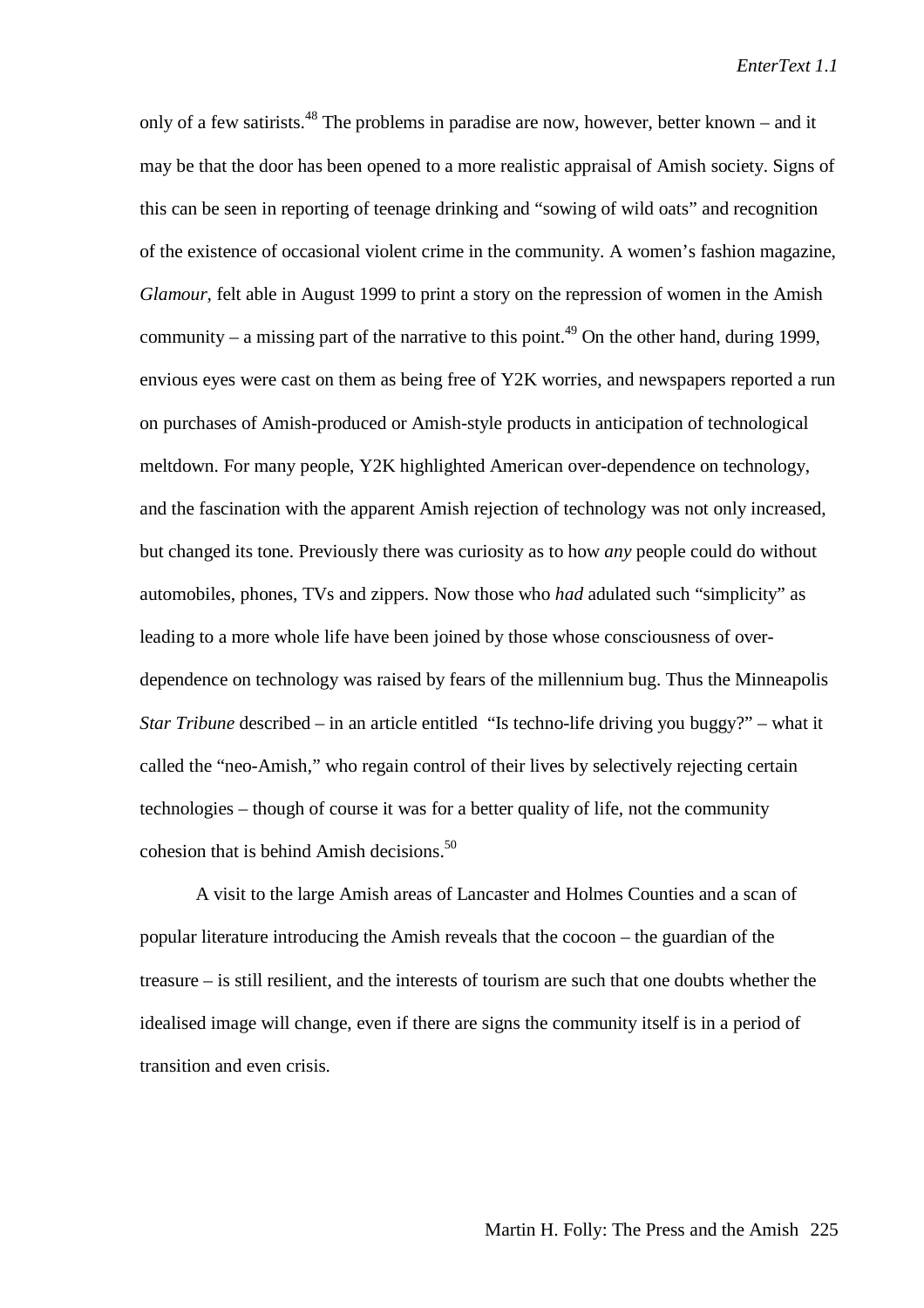## Notes<br>1.

- 1. Dachang Cong, "The Roots of Amish Popularity in the Contemporary USA", *Journal of American Culture*, 17, 1994, 60; George M. Kreps, Joseph F. Donnermeyer, Charles Hurst, Robert Blair and Marty W. Kreps, "The Impact of Tourism on the Amish Subculture: A Case Study", *Community Development Journal*, 32, 1997, 362-5; David Luthy, "The Origin and Growth of Amish Tourism", in Donald B. Kraybill and Marc A. Olshan, eds, *The Amish Struggle With Modernity* (Hanover, NH: University Press of New England, 1994), 113-29; Donald B. Kraybill, *The Riddle of Amish Culture* (Baltimore: Johns Hopkins Press, 1989), 227-34; Roy C. Buck, "Bloodless Theatre: Images of the Old Order Amish in Tourism Literature", *Pennsylvania Mennonite Heritage*, 2, 1979, 3-11. For *Witness*, see John P. McGowan, "Looking at the (Alter)natives: Peter Weir's *Witness*", *Chicago Review*, 35, 1986, 36-47; John A. Hostetler and Donald B. Kraybill, "Hollywood Markets the Amish", in John Katz and Jay Ruby, eds, *Image Ethics: The Moral Rights of Subjects in Photography, Film and Television* (New York: Oxford University Press, 1988), 220-235; William Fetterman, "Images of the Amish on Stage and Film", *Pennsylvania Folklife*, 43, 1994, 133-5.
- 2. *Los Angeles Times* 25 June 1998, A1.
- 3. Robert L. Kidder, "The Role of Outsiders" in Donald B. Kraybill, ed., *The Amish and the State* (Baltimore: Johns Hopkins Press, 1993), pp 221-23; Robert L. Kidder and John Hostetler, "Managing Ideologies: Harmony as Ideology in Amish and Japanese Societies", *Law and Society Review,* 24, 1990, 913.
- 4. Lee Zook, "The Amish in America: Conflicts Between Cultures", *Journal of American Culture*, 12, 1989, 30, 32; Cong, "Roots of Amish Popularity", 65 note 7; Marc A. Olshan, "The Old Order Amish Steering Committee: A Case Study in Organization Evolution", *Social Forces*, 69, 1990, 601; for the Amish as a counter-culture, McGowan, "Looking at the (Alter)natives", 42-5; Kraybill and Olshan, *Amish Struggle with Modernity*, 233; Calvin Redekop and John A. Hostetler, "The Plain People: An Interpretation", *Mennonite Quarterly Review*, 51, 1977, 273-4; Daniel J. O'Neill, "Explaining The Amish", *International Journal of Social Economics*, 24, 1997, 1136-40. Kreps, Donnermeyer and Kreps see them as a sub-culture, George M. Kreps, Joseph F. Donnermeyer and Marty W. Kreps, "The Changing Occupational Structure of Amish Males", *Rural Sociology*, 59, 1994, 709-10.
- 5. See for example, *Columbus Dispatch* 6 July 1998, 1B; Daniel W. Lehman, "Graven Images and the (Re)presentation of Amish Trauma," *Mennonite Quarterly Review*, 72, 1998, 586-7.
- 6. The NCARF argued and won *Wisconsin v Yoder* before the Supreme Court in 1972, winning the right for Amish children to leave school after eighth grade. The Mennonites relationship to the Amish is complex. Many ex-Amish become Mennonites, which does not necessarily make them favourably inclined, and both groups will criticise the other on occasion. On the other hand, as "plain people" they have much in common, and the doctrinal differences that split Amish from Mennonites in the seventeenth century rarely surface now. Mennonites are often to be found interpreting the Amish to outsiders, and since they share many beliefs in common, this is usually sympathetic. No doubt this is strengthened by the fact that Mennonites living in the same areas as as Amish profit greatly by the tourist trade. The other main elements of the "cocoon" are outsiders who get a philosophical satisfaction from Amish survival, and the tourist industry and the local authorities who have an interest in protecting the reason why tourists come, Kenneth E. Kopecky and Eric Hoiberg, "Conflict: A Mainspring of Amish Society," *Pennsylvania Folklife*, 43, Spring 1994, 113-4. On relations with Mennonites, John A. Hostetler, ed., *Amish Roots. A Treasury of History, Wisom and Lore* (Baltimore: Johns Hopkins, 1989, 3; David Weaver-Zercher, "Putting the Amish To Work: Mennonites and the Amish Culture Market, 1950-1975," *Church History*, 68, 1999, 87-117.
- 7. Dachang Cong, "Amish Factionalism and Technological Change: A Case Study of Kerosene Refrigerators and Conservatism," *Ethnology*, 31, 1992, 217. Cf Hostetler, *Amish Roots*, 172-4. See David Remnick, "Bad Seeds," *New Yorker* 20 July 1998, 33, for an example, Moses Smucker, of a successful Amish businessman: Smucker makes and sells expensive harness equipment. Some of the wealthier of these businessmen take winter holidays in Florida. Some Amish families take in tourists for "plain and wholesome" meals, usually in return for a donation, or purchase of produce, *The Times* 4 July 1998; *New York Times*, 26 June 1998, E35.
- 8. Katherine Blake and Enrico Cardamone, "Modern Amish Farming as Ecological Agriculture," *Society and Natural Resources*, 10, March/April 1997, 143-60.
- 9. Cong, "Roots of Amish Popularity," 59; Kraybill and Olshan, *Amish Struggle With Modernity*, 234
- 10. Cong, "Roots of Amish Popularity," 63. An example of how the Amish are represented in this way in serious minded studies is Egon Larsen, *Strange Sects and Cults. A Study of Their Origins and*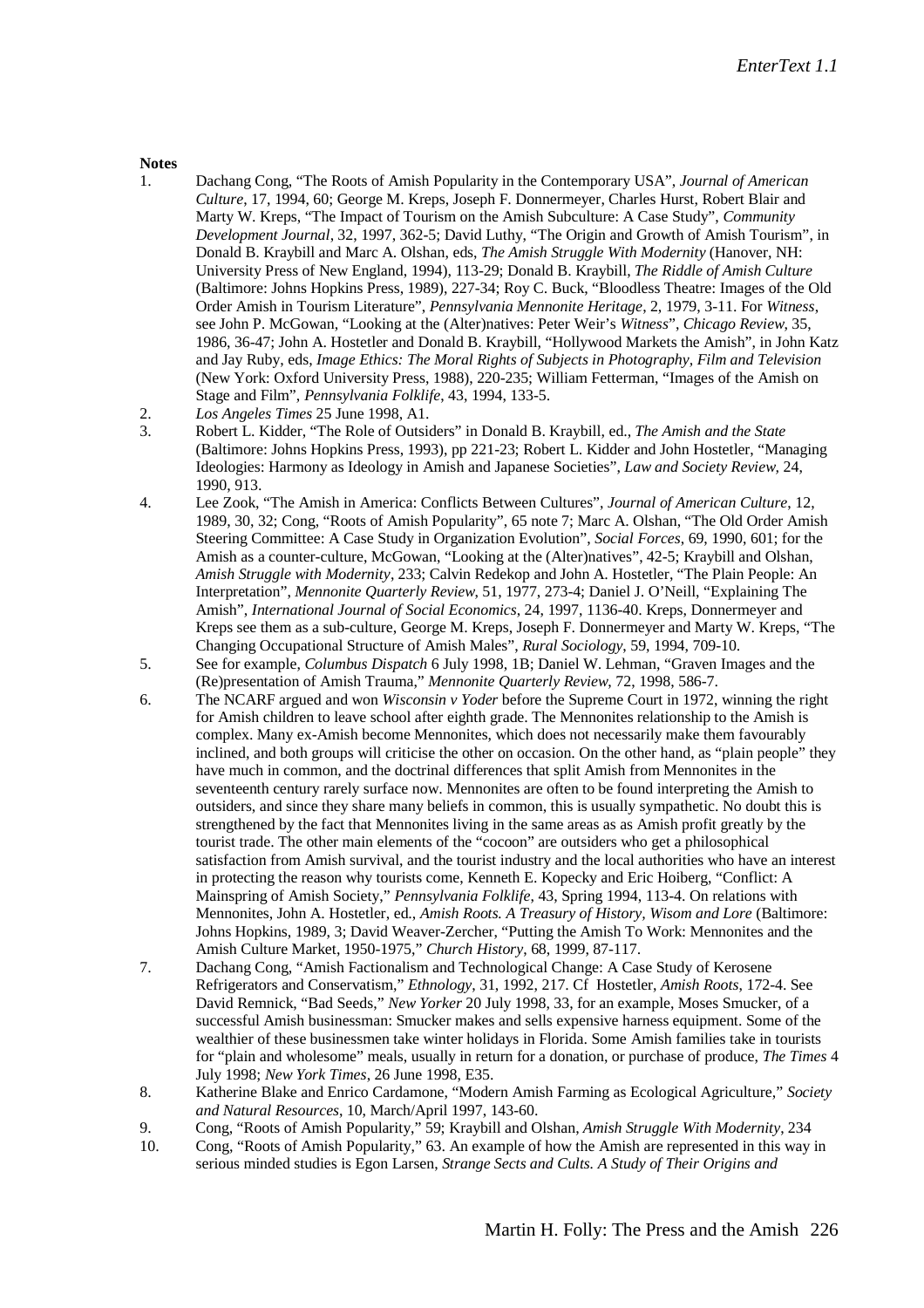*Influence* (New York: Hart, 1972), 123, which states, "the Amish know of no unhappy marriages or broken homes (and, by the way, there are no serious crimes in their communities)."

- 11. Hannah Lapp, "Plain Independent: What the Amish Can Teach Other Americans About Reducing Reliance on Government," *American Enterprise* 8, November/December 1997, 28-32; Carleen Harris, "A Second Parting of the Red Sea," *Forbes* 161, 9 March 1998, 138-43; Jerry Useem, "The Virtue of Necessity," *Inc*, 18, December 1996, 80-6; " In Amish Country, A Store Is Swept Up In Year 2000 Panic," *Wall Street Journal* 18 December 1998, B1; "From Gravy to Jus, Now Amish is Trendy," *New York Times*, 17 March 1999, F1.
- 12. Cong, "Roots of Amish Popularity," 63; Douglas Kachel, "The Amish As An Exemplary Model: Truth or Distortion?" *American Atheist*, June 1992, 25
- 13. *New Yorker* 20 July 1998, 31; Buck, "Bloodless Tourism," 9. Marc A. Olshan, "What Good Are the Amish," in Olshan and Kraybill, *Amish Struggle with Modernity*, 235.
- 14. Ruth Hoover Seitz, *Amish Values. Wisdom That Works* (Harrisburg, PA: RB Books, 1995), 47-8.
- 15. Carol Highsmith, *The Amish. A Photographic Tour* (New York: Crescent Books, 1999), 125.
- 16. Slide Show shown at *People's Place*, Intercourse, Pennsylvania, viewed August 7 2000.
- 17. *USA Today*, 26 June 1998, 4A.
- 18. *Buffalo New*s, 24 June 1998, 4A and 1 July 1999, 8A; *Baltimore Sun* 24 June 1998, 6; *Sacramento Bee*, 1 July 1999, A20; *Atlanta Journal and Constitution*, 24 June 1998, 6A.
- 19. *Montreal Gazette*, 25 June 1998, A16.
- 20. *Las Vegas Review-Journal*, 29 June 1998, 5; *Washington Post*, 24 June 1998, A18, 27 June 1998, A1.
- 21. *Ottawa Citizen*, 6 October 1998, A14.
- 22. *International Electronic Telegraph*, 25 June 1998; *Philadelphia Inquirer*, 24 June 1998, A14.
- 23. *New Yorker*, 20 July 1998, 28.
- 24. Donald B. Kraybill and Stephen M. Nolt, *Amish Enterprise. From Plows to Profits* (Baltimore: Johns Hopkins Press, 1995). 13-14; Kraybill and Olshan, *Amish Struggle with Modernity*, 44-7; Jerry Savells, "Social Change Among the Amish in Eight Communities," *Pennsylvania Mennonite Heritage*, 13, 1990, 13, 15-16; Kreps, Donnermeyer and Kreps, "Changing Occupational Structure," 716-18; William J. Metcalf, "Amish Abundance: How the Plain People Prosper," *Australian Journal of Social Issues*, 28, 1993, 298; Victor Stoltzfus, "Reward and Sanction: The Adaptive Continuity of Amish Life," *Mennonite Quarterly Review*, 51, 1977, 308-18.
- 25. *Atlanta Journal and Constitution*, 28 June 1998, 1F; Lois Buttlar, "Amish Life And Culture. Approaching the 21st Century," *Ethnic Forum,* 11, 1991, 83-7; Kraybill, *Riddle,* 187. The Amish in Indiana are reportedly taking to using cellular phones, *Indianapolis Star*, 13 March 1999, E1.
- 26. *Los Angeles Times*, 12 July 1998, E8.
- 27. John W. Friesen, "The Myth of the Ideal Folk Society versus the Reality of Amish Life," *Pennsylvania Folklife*, 43, Spring 1994, 145.
- 28. *San Diego Union-Tribune*, 26 June 1998, A8; *Los Angeles Times*, 25 June 1998, A1.
- 29. *Los Angeles Times*, 25 June 1998, A1.
- 30. *Star-Tribune* (Minneapolis), 26 June 1998, 15A.
- 31. Kraybill, *Riddle*, 27.
- 32. *New York Times*, 3 July 1998, A12.
- 33. *Los Angeles Times*, 25 June 1998, A1.
- 34. *Los Angeles Times*, 25 June 1998, A1. For Amman, see Stephen Nolt, *A History of the Amish*, (Intercourse: Good Books, 1992), 26-41.
- 35. Kraybill, *Riddle*, 27, 74-5, 236-7.
- 36. *Washington Post*, 27 June 1998, A1. For the Mennonites, see Donald B. Kraybill, "Plain Reservations: Amish and Mennonite Views of Media and Computers", *Journal of Mass Media Ethics*, 13, 1998, 99- 100. Kopecky and Hoiberg suggest that conflict within Amish communities, which is not uncommon, tends to be on lifestyle issues and over the maintenance of (cultural) boundaries, rather than strictly religious issues, Kopecky and Hoiberg, "Conflict," 112, 114.
- 37. *Buffalo News*, 24 June 1998, 4A; *Star-Tribune* (Minneapolis), 26 June 1998, 15A; *Ottawa Citizen*, 24 June 1998, A9; *Baltimore Sun,* 24 June 1998, 6A. *USA Today,* 26 June 1998, in one of the more nuanced short reports, got it right, 4A.
- 38 *Washington Post*, 24 June 1998, A18; *Montreal Gazette*, 25 June 1998, A16; *San Diego Union-Tribune*, 28 June 1998, A8.
- 39. Kraybill, *Riddle*, 138-40; John Hostetler, *Amish Society*, (Baltimore: Johns Hopkins Press, 3rd edition 1980), 345-8.
- 40. *Jacob's Choice* film shown at *The Amish Experience F/X Theater*, Bird-in-Hand, Pennsylvania, viewed August 7, 2000.
- 41. Kraybill, *Riddle*, 139; Hostetler, *Amish Society*, 347.